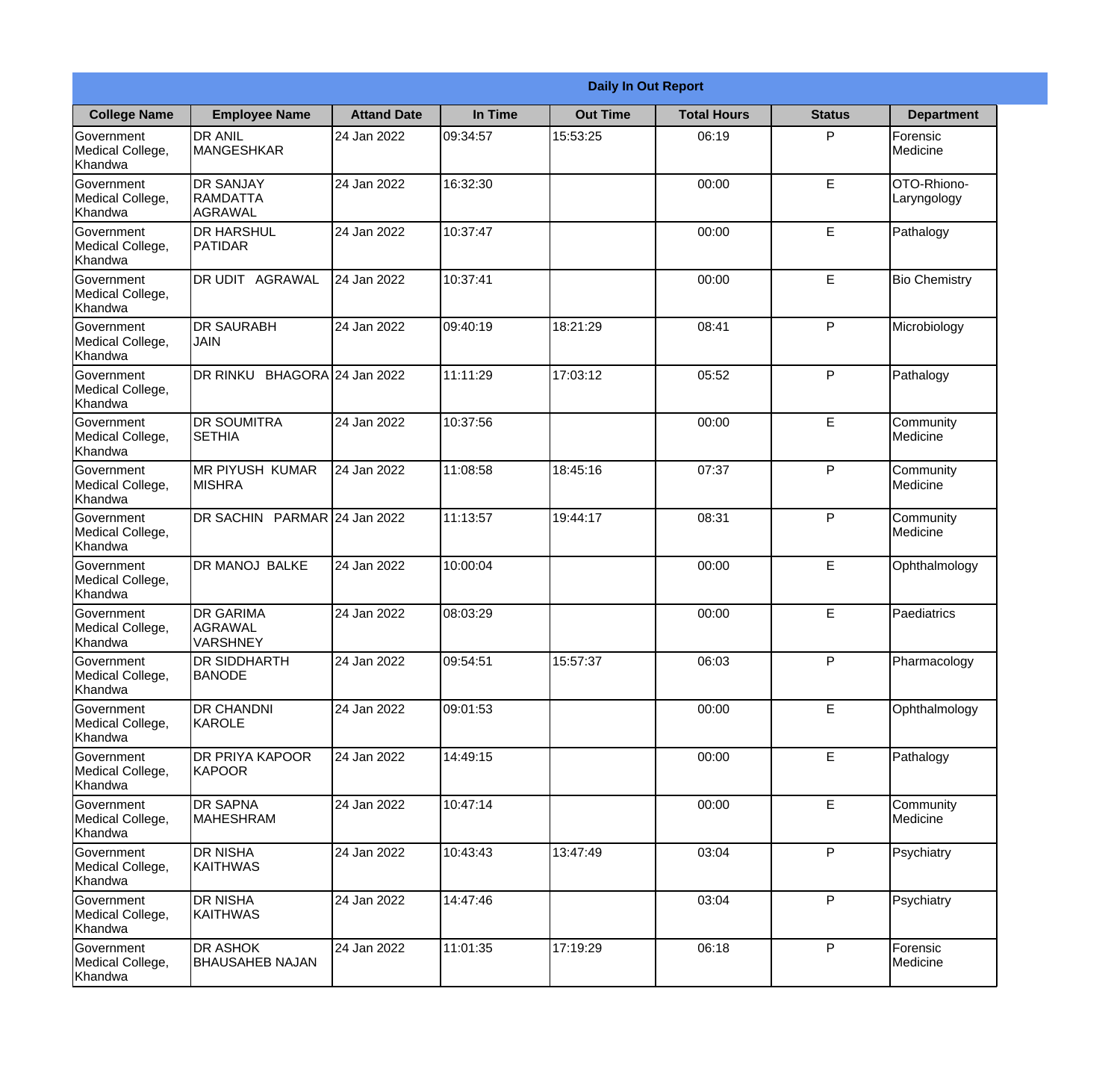| <b>Designation</b>                  | <b>Category</b> |
|-------------------------------------|-----------------|
| Assistant Professor   Para Clinical |                 |
| Professor                           | Clinical        |
| Assistant Professor   Para Clinical |                 |
| Associate Professor Non Clinical    |                 |
| Associate Professor   Para Clinical |                 |
| Assistant Professor   Para Clinical |                 |
| Assistant Professor   Para Clinical |                 |
| Statistician                        | Para Clinical   |
| Assistant Professor   Para Clinical |                 |
| Assistant Professor   Clinical      |                 |
| Associate Professor Clinical        |                 |
| Associate Professor   Para Clinical |                 |
| Assistant Professor   Clinical      |                 |
| Demonstrator/Tutor   Para Clinical  |                 |
| Associate Professor Para Clinical   |                 |
| <b>Assistant Professor</b>          | Clinical        |
| <b>Assistant Professor</b>          | Clinical        |
| Associate Professor Para Clinical   |                 |

## **Daily In Out Report**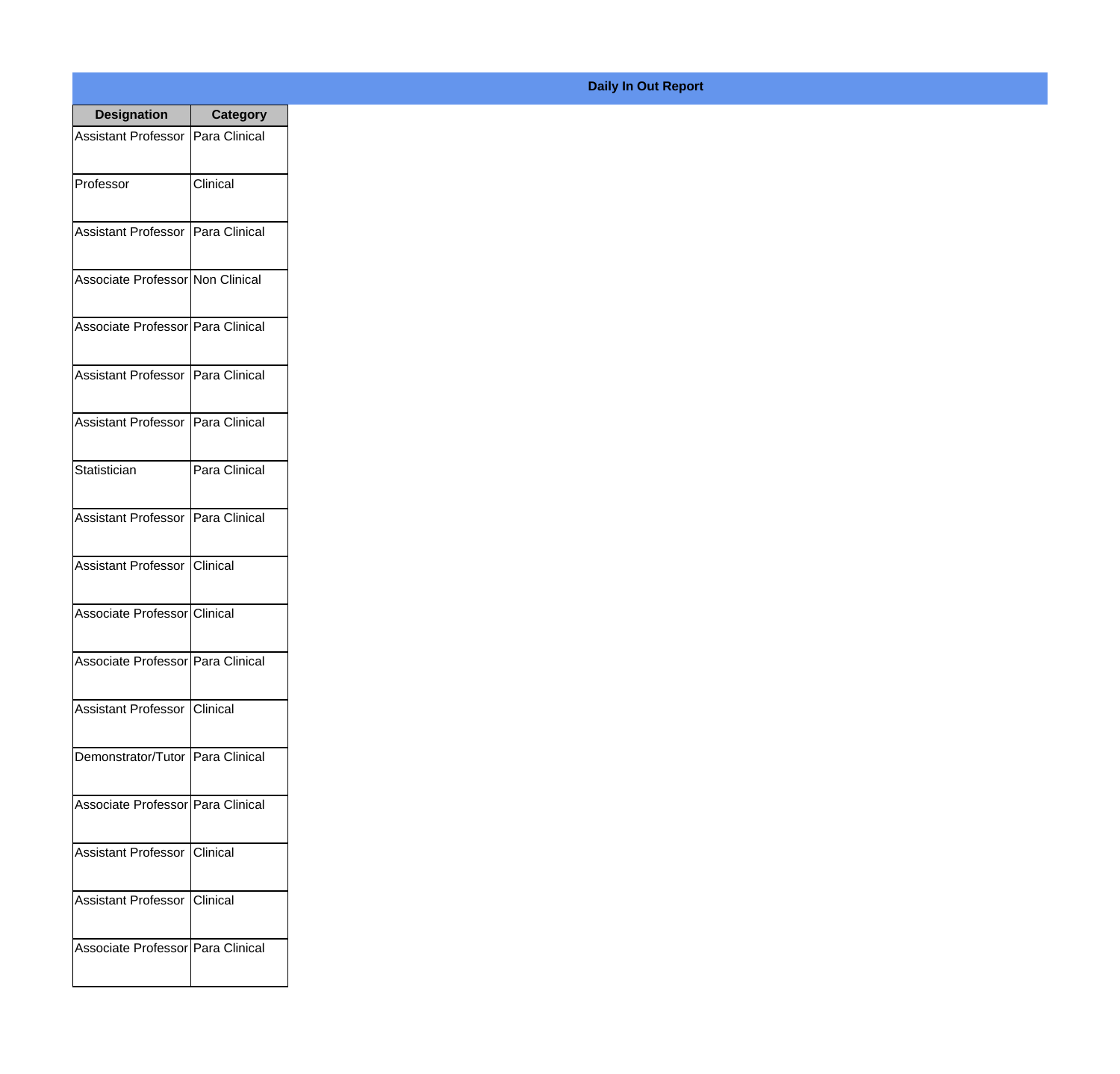|                                                   |                                                   |             |           | <b>Daily In Out Report</b> |       |   |                                        |
|---------------------------------------------------|---------------------------------------------------|-------------|-----------|----------------------------|-------|---|----------------------------------------|
| <b>Government</b><br>Medical College,<br>Khandwa  | IDR NITESHKUMAR<br>IKISHORILAL<br><b>IRATHORE</b> | 24 Jan 2022 | 10:10:36  |                            | 00:00 | E | Pharmacology                           |
| <b>IGovernment</b><br>Medical College,<br>Khandwa | <b>DR PRIYESH</b><br>IMARSKOLE                    | 24 Jan 2022 | 10:24:16  | 18:55:35                   | 08:31 | P | Community<br>Medicine                  |
| Government<br>Medical College,<br>Khandwa         | IDR SANGEETA<br><b>CHINCHOLE</b>                  | 24 Jan 2022 | 10:58:29  |                            | 00:00 | E | Physiology                             |
| Government<br>Medical College,<br>Khandwa         | <b>IDR SUNIL BAJOLIYA</b>                         | 24 Jan 2022 | 10:44:08  |                            | 00:00 | E | OTO-Rhiono-<br>Laryngology             |
| <b>Government</b><br>Medical College,<br>Khandwa  | DR NISHA MANDLOI<br>IPANWAR                       | 24 Jan 2022 | 109:49:44 | 17:19:45                   | 07:30 | P | <b>Obstetrics &amp;</b><br>Gynaecology |
| <b>IGovernment</b><br>Medical College,<br>Khandwa | IDR MUKTESHWARI<br>IGUPTA                         | 24 Jan 2022 | 12:00:21  | 17:02:59                   | 05:02 | P | Pharmacology                           |
| <b>Sovernment</b><br>Medical College,<br>Khandwa  | DR YASHPAL RAY                                    | 24 Jan 2022 | 11:44:13  |                            | 00:00 | E | Anatomy                                |